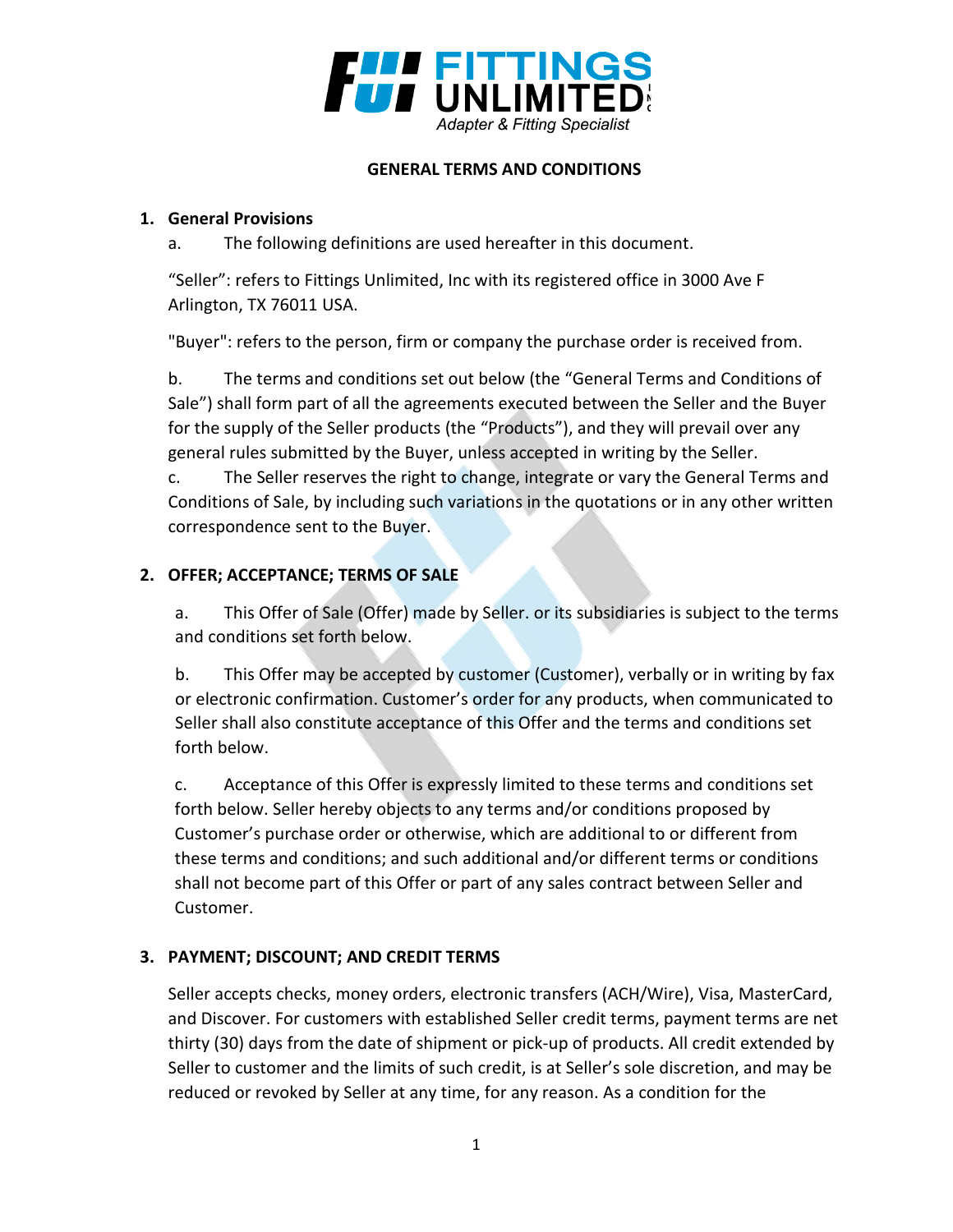continued extension of credit, customer agrees to provide Seller with current credit information when requested. The cash discount terms are two percent (2%) if payment is received by Seller within ten (10) days from the date of invoice. Orders placed for payment by credit card are net, subject to a 3% fee and not eligible for any cash discount. All orders are subject to a \$35.00 minimum billing charge per order. All payments must be made in U.S. dollars. Seller has the right of set-off and deduction for any sums owed by customer to Seller. If customer fails to make payment within thirty (30) days of shipment or pick-up, or fails to comply with Seller's credit terms, or fails to supply adequate assurance of full performance to Seller within a reasonable time after requested by Seller, Seller may defer shipments until such payment or compliance is made, require advance payment for any further shipments, demand immediate payment of all amounts then owed, elect to pursue collection action (including without limitation, attorneys' fees and any and all other associated costs of collection), and/or may, at its option, cancel all or any part of an unshipped order. Additionally, customer, and each of its subsidiaries and affiliates, agrees to provide to Seller proper authorization necessary for Seller to request any financial information from third parties.

## **4. CREDIT BALANCE**

Customer agrees that any credit balance(s) issued by Seller will be applied to customer's account within one (1) year of its issuance. IF CUSTOMER HAS NOT MADE THIS REQUEST WITHIN ONE (1) YEAR, ANY REMAINING CREDIT BALANCE WILL BE CANCELLED, AND SELLER SHALL HAVE NO FURTHER LIABILITY.

# **5. SALES TAX**

Customer is responsible for payment of all applicable state and local taxes, or for providing a valid sales tax exemption certificate.

## **6. SHIPMENT AND DELIVERY**

All deliveries shall be made F.O.B. Seller's Warehouse. Risk of loss shall pass to Customer upon Seller's delivery to a carrier. Seller shall have no liability for delays in delivery.

## **7. INSPECTION**

a. Customer has a period of five (5) working days after receipt of shipment in which to inspect the products received. Customer may reject or refuse acceptance of any and all products not strictly in conformance with the requirements of Customer's purchase order.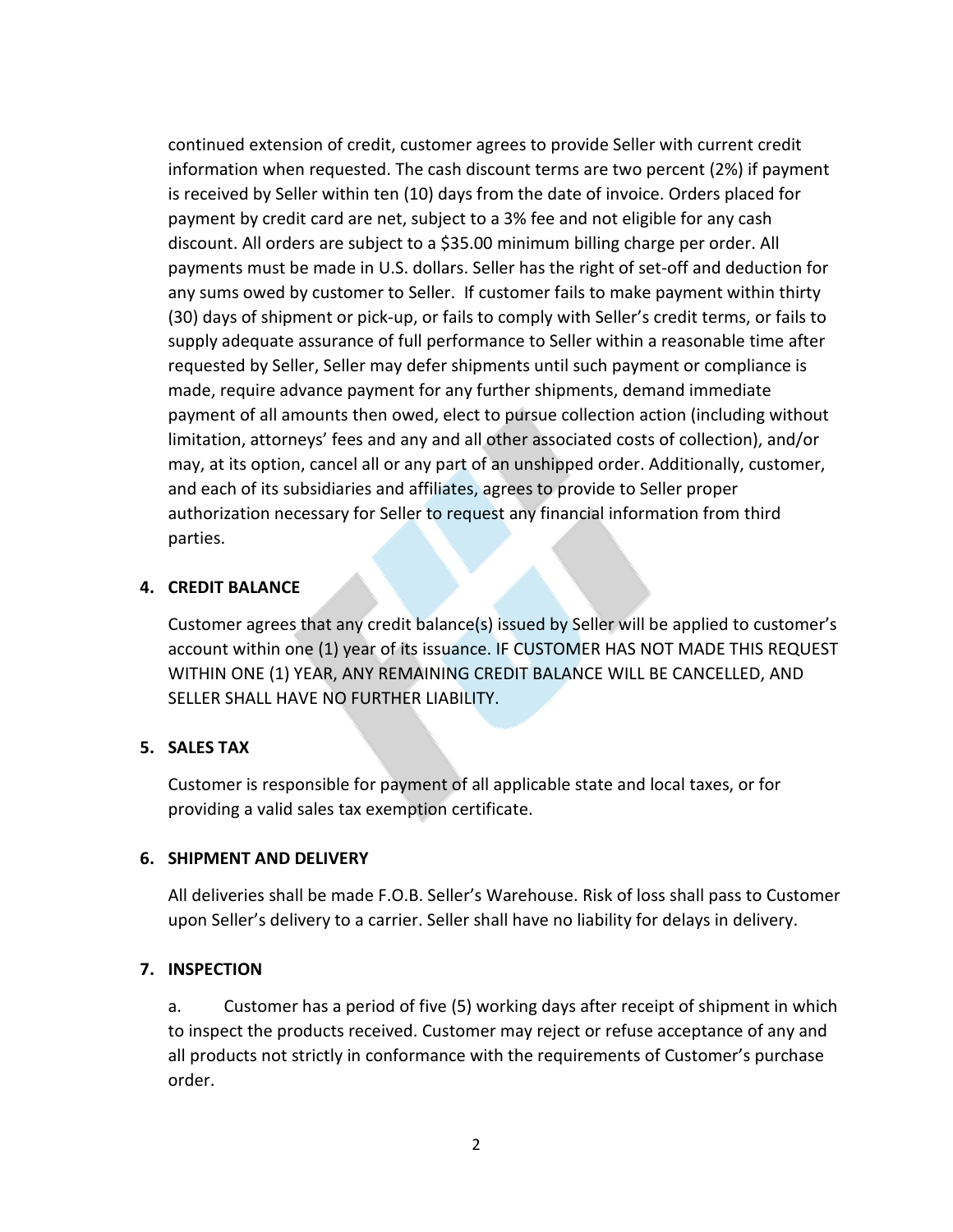b. All non-conforming products will be held at Customer's risk and will be returned to Seller in accordance with the terms below (see RETURNS).

c. Payment for goods shall constitute acceptance thereof.

d. Any claims by Customer for omissions or shortages in a shipment will be waived unless Seller receives written notice thereof within five (5) working days after Customer's receipt of shipment.

# **8. RETURNS**

a. Fittings Unlimited Inc. has a 30 day return police. If the return is not due to an error by FUI, there may be a 20% or \$20 restocking fee, whichever is greater. The customer will be responsible for the return freight as well. If a return is requested after 30 days, it is the policy of Fittings Unlimited Inc. to deny that request. Parts must be received within 30 days from the issuance of the RGA (Return Good Agreement). A credit of funds will be made on the purchaser's account once the parts are received in and inspected. If the customer fails to return the parts, they forfeit any credit due.

b. If a return is necessary because of error by FUI, the 30-day window may be extended. The return may be accepted without a restocking fee and following inspection a freight credit may be added to the customer's credit. Supporting documentation may be requested by FUI from the customer. Such documentation may include but are not limited to pictures. Any testing done by the customer, or a third party will need to be complete with supporting documentation. This testing or documentation will not satisfy as evidence of any wrongdoing by FUI. Fittings Unlimited Inc. reserves the right to have their own independent testing to satisfy the return. If Fittings Unlimited Inc. accepts fault for the return, a credit will be made to the customer's account, including a freight credit if necessary.

c. Should Fittings Unlimited Inc. review and agree to be responsible for the return, FUI may decide that a return is not necessary. In any case fitting this scenario, a credit to the customer's account will be processed without the issue of a Return Goods Authorization. If a return fitting this scenario is not due to the fault of Fittings Unlimited Inc., but a return is not necessary, a 20% or \$20 Processing Fee may be assessed, whichever is greater. The customer may do as they please with parts in question.

d. Special orders or MTO (made to order) parts are not available for return. Also, the customer may be responsible for up to a 10% overrun on Specials and MTO's.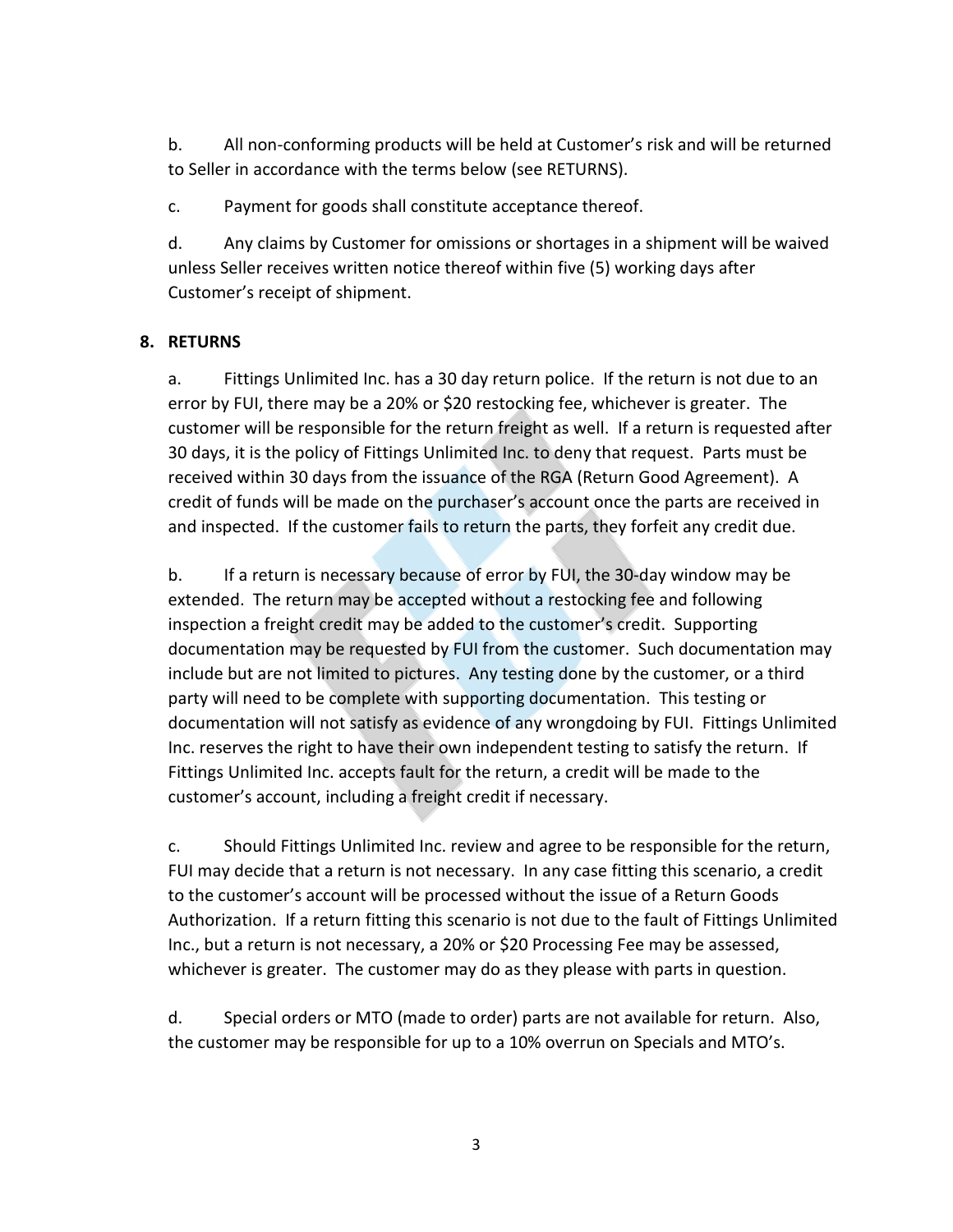## **9. WAIVER:**

Waiver of any breach of this Agreement shall not be construed as a waiver of any other breach. Buyer's failure to insist, upon Seller's performance of any of obligation under this order or to exercise any right, is not a waiver or relinquishment of future performance or the future exercise of a right, but Seller's obligations with quantities or delivery dates of outstanding product orders or may request cancellation all or part of any purchase order no later than five (5) business days prior to scheduled shipment or the actual shipment date, whichever shall first occur. Seller may accept or reject such requested modifications or cancellations at Seller's discretion, but any such changes/modifications shall only be deemed accepted by Seller upon the terms set forth in a written amendment submitted to Customer. Orders for non-stock, special or customized products are not subject to modification or cancellation.

## **10. DISPUTE RESOLUTION**

Customer has thirty (30) days after receipt of shipment in which to inform Fittings Unlimited via written notice of any product pricing, freight charge, or other related disputed items so matters can be resolved in a timely fashion.

# **11. CHANGES, RESCHEDULES AND CANCELLATIONS**

Customer may request modification of the quantities or delivery dates of outstanding product orders or may request cancellation all or part of any purchase order no later than five (5) business days prior to scheduled shipment or the actual shipment date, whichever shall first occur. Fittings Unlimited may accept or reject such requested modifications or cancellations at Fittings Unlimited's discretion, but any such changes/modifications shall only be deemed accepted by Fittings Unlimited upon the terms set forth in a written amendment submitted to Customer. Orders for non-stock, special or customized products are not subject to modification or cancellation.

# **12. TOOLING**

Seller may assess a tooling charge for any special tooling, including dies, fixtures, molds, patterns, materials, and drawings required to manufacture products sold hereunder. Notwithstanding payment of any charges by Customer, Seller will own all rights and title to such special tooling and shall have the sole and exclusive right to alter, discard or otherwise dispose of any special tooling or other property in its sole discretion at any time and without notice to Customer. In no event will Customer acquire any interest in apparatus belonging to Seller utilized in the manufacture of the products sold hereunder, even if such apparatus has been specifically converted or adapted for such manufacture and notwithstanding any charges paid by Customer.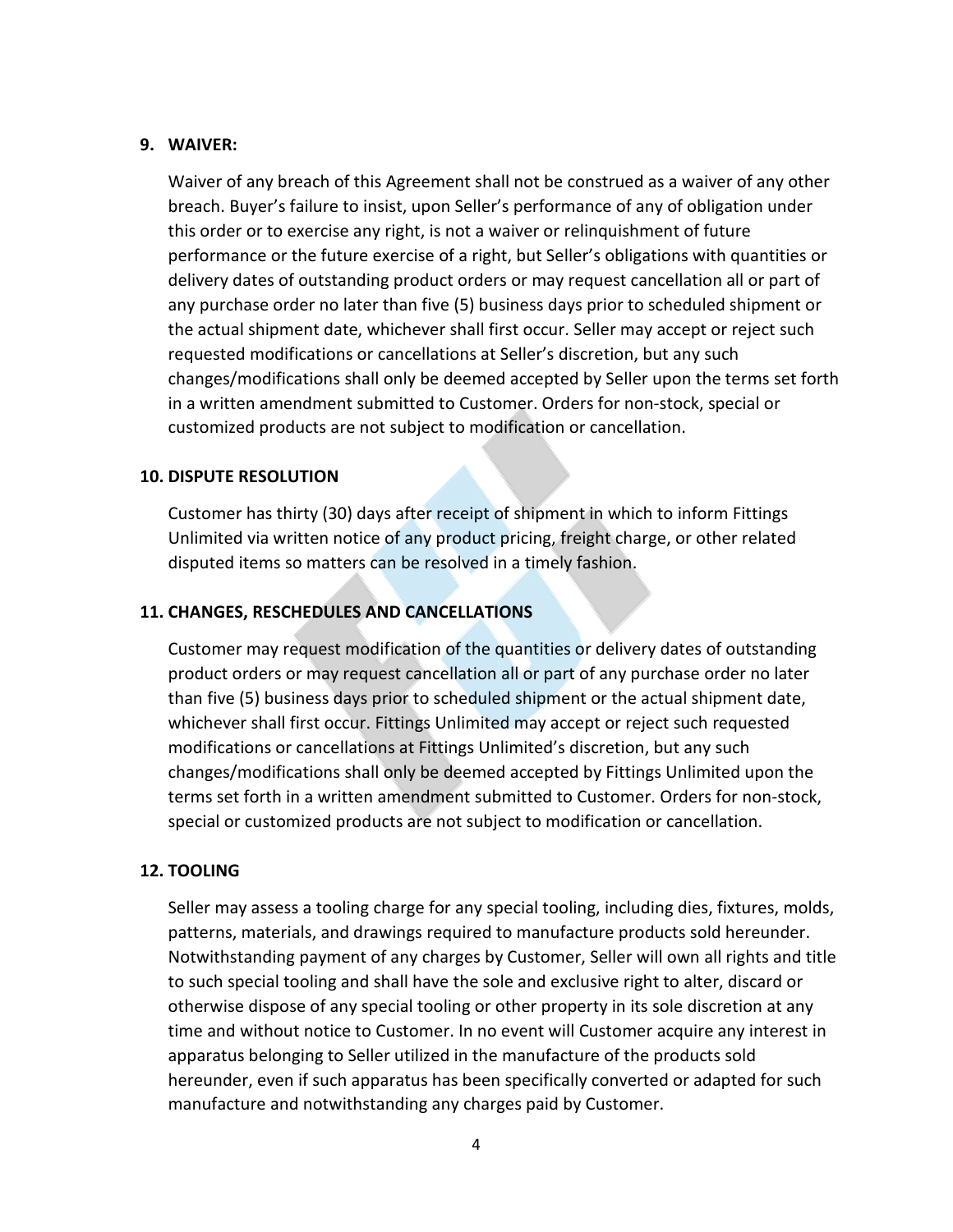## **13. INTELLECTUAL PROPERTY**

The "Intellectual Property" of Seller shall mean all intellectual property rights related to the Assets or Businesses of Seller as they are now or may in future exist or be conducted, including without limitation: any and all rights, privileges and priorities arising under the laws or treaties of the United States, any state, territory or possession thereof, any other country or political subdivision or territory thereof, or the European Community, relating to intellectual property, including patents, copyrights, trade names, trademarks, service marks, mask works, trade secrets, inventions, databases, names, logos, photos, images, descriptive verbiage and other information (Data ), trade dress, technology, know-how, and other proprietary information and licenses that have been issued by or filed with the appropriate authorities, any common-law rights arising from the use of the foregoing, any rights commonly known as "industrial property rights" or the "moral rights" of authors relating to the foregoing, all rights of renewal, continuations, divisions, extensions and the like regarding the foregoing and all claims, causes of action, or other rights arising out of or relating to any actual or threatened Infringement by any person relating to the foregoing; all computer applications, programs and other software, including without limitation operating software, network software, firmware, middleware, and design software, all design tools, systems documentation and instructions, databases, and related items; and all cost information, sales and pricing data, customer prospect lists, supplier records, customer and supplier lists, customer and vendor data, correspondence and lists, product literature, artwork, design, development and manufacturing files, vendor and customer drawings, formulations and specifications, quality records and reports and other books, records, studies, surveys, reports, plans and documents.

## **14. INTELLECTUAL PROPERTY USE**

Seller may approve from time-to-time limited use of photos, images, descriptive verbiage, and other information (Data) regarding Seller's products. Seller always retains all rights to Data, indefinitely. Seller may revoke permission to use Data at its sole discretion, Customer must cease all use of Data should it ever fall out of good standing with Seller, Data may not be shared with anyone other than through the intended means agreed upon, without advance permission.

## **15. PRODUCT WARRANTY; LIMITATION OF REMEDY**

For a period of twelve (12) months from the date of shipment from Seller's warehouse, Seller warrants that its products shall meet Seller's specifications and performance standards for that product and shall otherwise be free from defects in material and workmanship. This Warranty shall not apply to, and Seller gives no Warranty